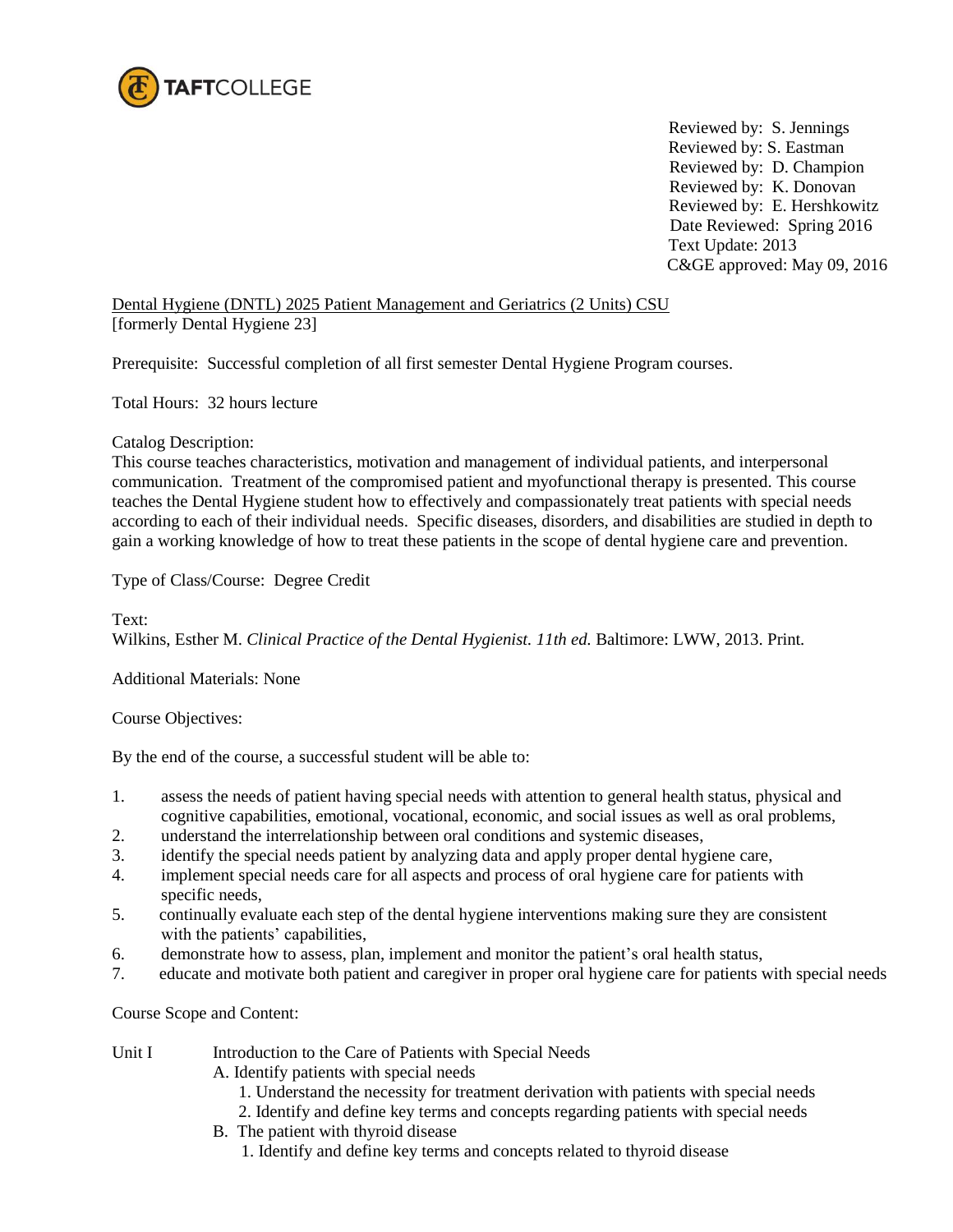

|           | 2. Describe the characteristics, complications, occurrence, and medical treatment of a<br>thyroid disease<br>3. Identify oral factors and findings related to physical impairments<br>4. Modify a dental hygiene care plan based on assessment of needs that are specific to<br>a patient's physical impairment                                                                                                                                                                         |
|-----------|-----------------------------------------------------------------------------------------------------------------------------------------------------------------------------------------------------------------------------------------------------------------------------------------------------------------------------------------------------------------------------------------------------------------------------------------------------------------------------------------|
| Unit II   | The Elderly Patient<br>A. Identify and define key terms and concepts related to aging<br>B. Identify physical, general health, and oral health changes that are characteristic of aging<br>C. Describe the effects of osteoporosis and Alzheimer disease on oral health status<br>D. Describe dental hygiene interventions and health education approaches that enhance the<br>oral health of the elderly patient                                                                       |
| Unit III  | <b>Edentulous Patient</b><br>A. Identify and define key terms and concepts related to an edentulous patient<br>B. Identify potential adverse effects of dental prostheses on oral tissues<br>C. Plan dental hygiene interventions that address patient needs before and after insertion of<br>a denture<br>D. Identify criteria and procedures for marking dentures                                                                                                                     |
| Unit IV   | The Patient with a Cleft Lip and/or Palate<br>A. Identify and define key terms and concepts related to oral/facial clefts<br>B. Identify prenatal risk factors and developmental time frame for oral/facial clefts<br>C. Describe treatment for oral/facial clefts<br>D. Use knowledge of the oral, physical and personal characteristics of the patient to plan<br>dental hygiene care and oral hygiene instructions                                                                   |
| Unit V    | Care of Patients with Disabilities<br>A. Identify and define key terms and concepts relating to individuals with disabilities<br>B. Identify oral conditions caused by or resulting from disabling conditions.<br>C. Describe procedures and factors that contribute to safe and successful dental hygiene<br>treatment for individuals with disabilities<br>D. Describe factors that enhance the prevention of oral disease for individuals with<br>disabilities and their caregivers. |
| Unit VI   | The Patient with a Physical Impairment<br>A. Identify and define key terms and concepts related to physical impairment<br>B. Describe the characteristics, complications, occurrence and medical treatment of a<br>variety of physical impairments<br>C. Identify oral factors and findings related to physical impairments<br>D. Modify a dental hygiene care plan based on assessment of needs that are specific to a<br>patient's physical impairment                                |
| Unit VII  | The Patient with a Seizure Disorder<br>A. Identify and define key terms and concepts related to seizure disorders<br>B. Identify cause, classifications, clinical manifestations and emergency management of<br>seizures.<br>C. Discuss oral considerations related to management of seizures<br>D. Plan dental hygiene care for a patient with a history of seizure disorder                                                                                                           |
| Unit VIII | The Patient with a Substance-Related Disorder<br>A. Identify and define key terms and concepts related to alcohol and drug use.<br>B. Identify physical and behavioral factors associated with alcohol and drug use                                                                                                                                                                                                                                                                     |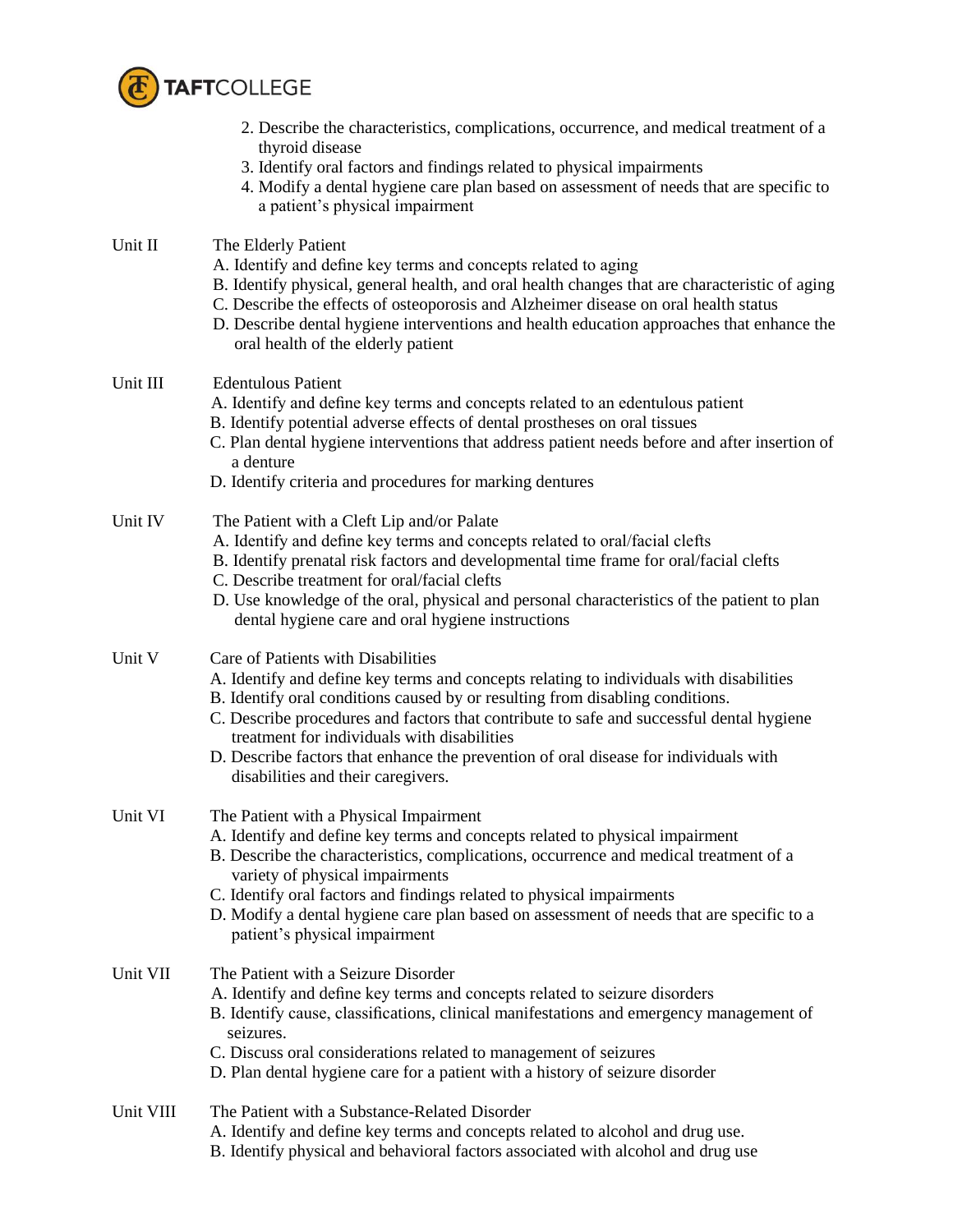

C. Describe health-related effects of alcohol and drug use, abuse and withdrawal D. Plan dental hygiene care for the patient with a substance-related disorder

| Unit IX   | The Patient Who Uses Tobacco<br>A. Identify and define key terms and concepts related to the use of tobacco.<br>B. Explain the systemic and oral effects of tobacco use<br>C. Describe the effects of nicotine addiction<br>D. Describe strategies for tobacco cessation<br>E. Plan dental hygiene care and tobacco cessation interventions for patients who use<br>tobacco<br>F. Identify the role of the community based dental hygienist in tobacco-free initiatives                                                           |
|-----------|-----------------------------------------------------------------------------------------------------------------------------------------------------------------------------------------------------------------------------------------------------------------------------------------------------------------------------------------------------------------------------------------------------------------------------------------------------------------------------------------------------------------------------------|
| Unit X    | The Patient with a Respiratory Disease                                                                                                                                                                                                                                                                                                                                                                                                                                                                                            |
|           | A. Identify and define key terms and concepts related to respiratory diseases.<br>B. Differentiate between upper and lower respiratory tract diseases.<br>C. Describe a variety of respiratory diseases.<br>D. Plan dental hygiene care and oral hygiene instructions for patients with compromised<br>respiratory function                                                                                                                                                                                                       |
| Unit XI   | The Patient with a Mental Disability<br>A. Identify and define key terms and concepts related to the patient with a mental disability<br>B. Identify the dimensions, intellectual functioning levels, risk factors, and etiologies<br>associated with mental retardation.<br>C. Describe the specific characteristics of a person with Down Syndrome and autistic<br>spectrum disorders<br>D. Plan modifications necessary for dental hygiene care and effective oral hygiene<br>instruction for persons with mental disabilities |
| Unit XII  | Patient with a Psychiatric Disorder<br>A. Identify and define key terms and concepts related to psychiatric disorders<br>B. Describe the symptoms, treatment, and oral implications of a variety of psychiatric and<br>mood disorders<br>C. Plan dental hygiene care and oral health education for a patient with a psychiatric<br>disorder                                                                                                                                                                                       |
| Unit XIII | Family Abuse and Neglect<br>A. Identify and define key terms and concepts related to family abuse and neglect<br>B. Describe various categories of family maltreatment<br>C. Recognize signs and behavioral indicators of abuse<br>D. Identify the dental hygienist's role in recognizing and reporting abuse and neglect                                                                                                                                                                                                         |
| Unit XIV  | The Patient with Cancer<br>A. Identify and define key terms and concepts related to the patient with cancer<br>B. Identify risk factors for oral cancer<br>C. Identify standard cancer treatments and the oral effects of each<br>D. Plan dental hygiene care for the cancer patient before, during, and after therapy                                                                                                                                                                                                            |
| Unit XV   | Patient with a Blood Disorder<br>A. Identify and define key terms and concepts related to hematologic conditions.<br>B. Recognize blood components and normal reference values.<br>C. Describe the causes, symptoms, and oral effects of red and white blood cell disorders,<br>bleeding disorders, and clotting deficiencies.                                                                                                                                                                                                    |

D. Plan dental hygiene education and treatment for patients with a blood disorder.